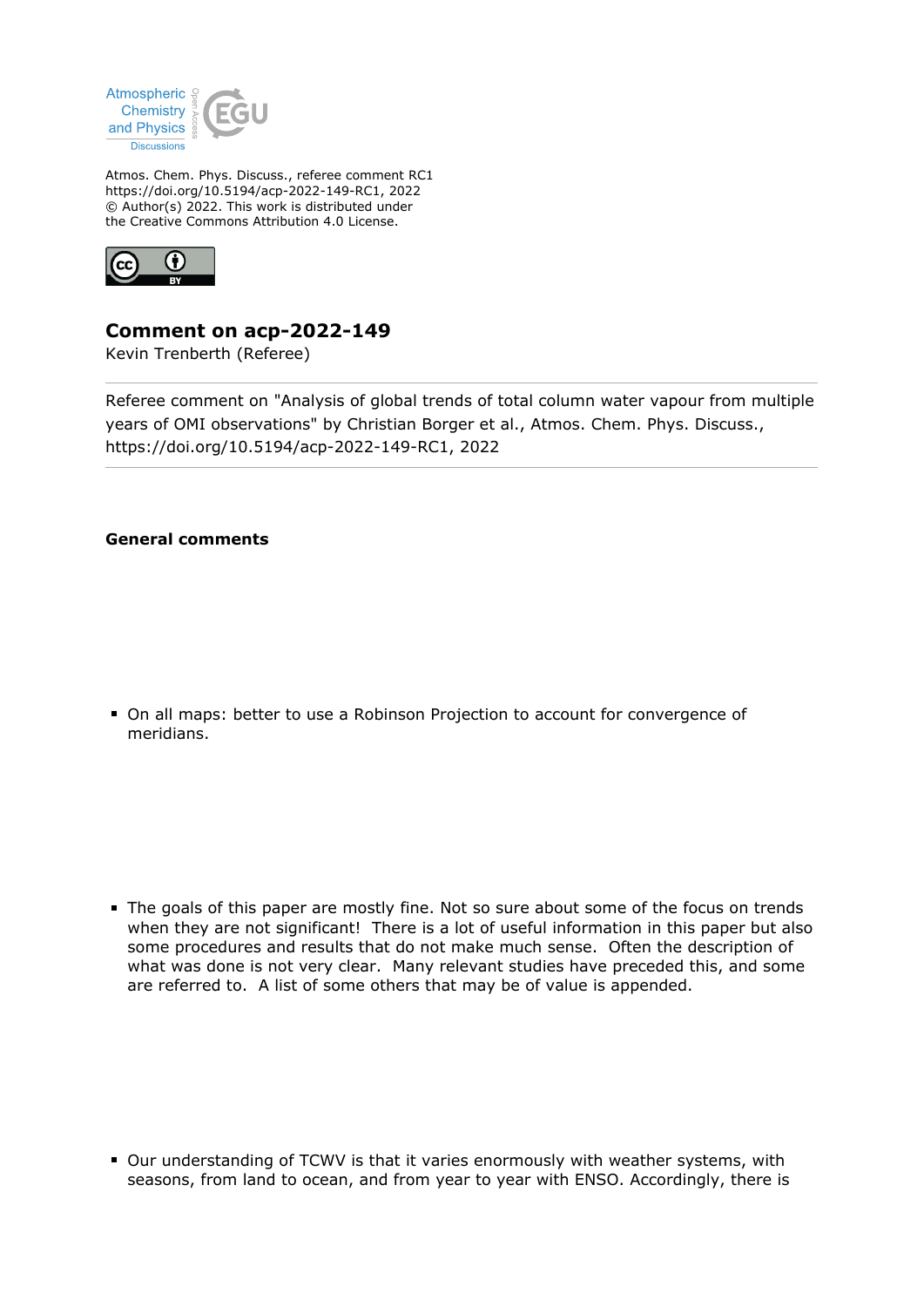very strong natural variability, especially with phenomena such as ENSO. This is recognized in the appendix, and apparently accounted for? The local trends are often not meaningful because they simply show the phenomenological and related circulation changes. Error bars and uncertainties in trends are not always properly accounted for.

Over the ocean, there is a very strong relationship between SSTs and TCWV, and TCWV and precipitation, especially throughout the Tropics, see Trenberth et al 2005 and Trenberth 2011. It is never fully clear whether results include ENSO or not, or whether it was partly regressed out. It used one index to do the latter, but it is well established that at least 2 indices of ENSO are required to statistically remove ENSO (e.g. Trenberth and Stepaniak 2001). But even then, remnants will remain, and the pattern of trends shown here certainly include ENSO aspects.

Moreover, anything to do with trends should include ENSO because ENSO is part of the climate. Even if ENSO SSTs are not changing, the impacts on precipitation certainly are, and ENSO is the biggest source of droughts around the world. ENSO is part of the system, not external. It would be fine to analyze the ENSO signal separately, but this is not done. It may mean that with ENSO included the interpretation of trends in many places may change?

- The paper finds very little in the way of trends that are significant (Fig 2 c,d) by their tests, but their tests may be overly stringent. Given the usefulness of the dataset, it is perhaps unfortunate they chose to focus on local trends. See below.
- The issues are compounded when they analyse relative humidity involving large assumptions. The findings of changes in rh and links to precipitation are not surprising though (see Trenberth 2011). However, on land, water availability comes into play.
- L 223 on: This is mostly not correct, see Trenberth et al 2003 and Trenberth 2011, to properly account for changes in frequency and intensity, as well as amounts of precipitation. CC relates to saturation specific humidity not actual specific humidity, and one expects big differences between land and ocean. It therefore makes no sense to average globally for this and it matters how this is done. Computing relationships over land and ocean separately and then averaging (area weighting) will give different results than averaging over both land and ocean first. Also over land, it is far from clear that winter (with snow and ice) should be combined with summer.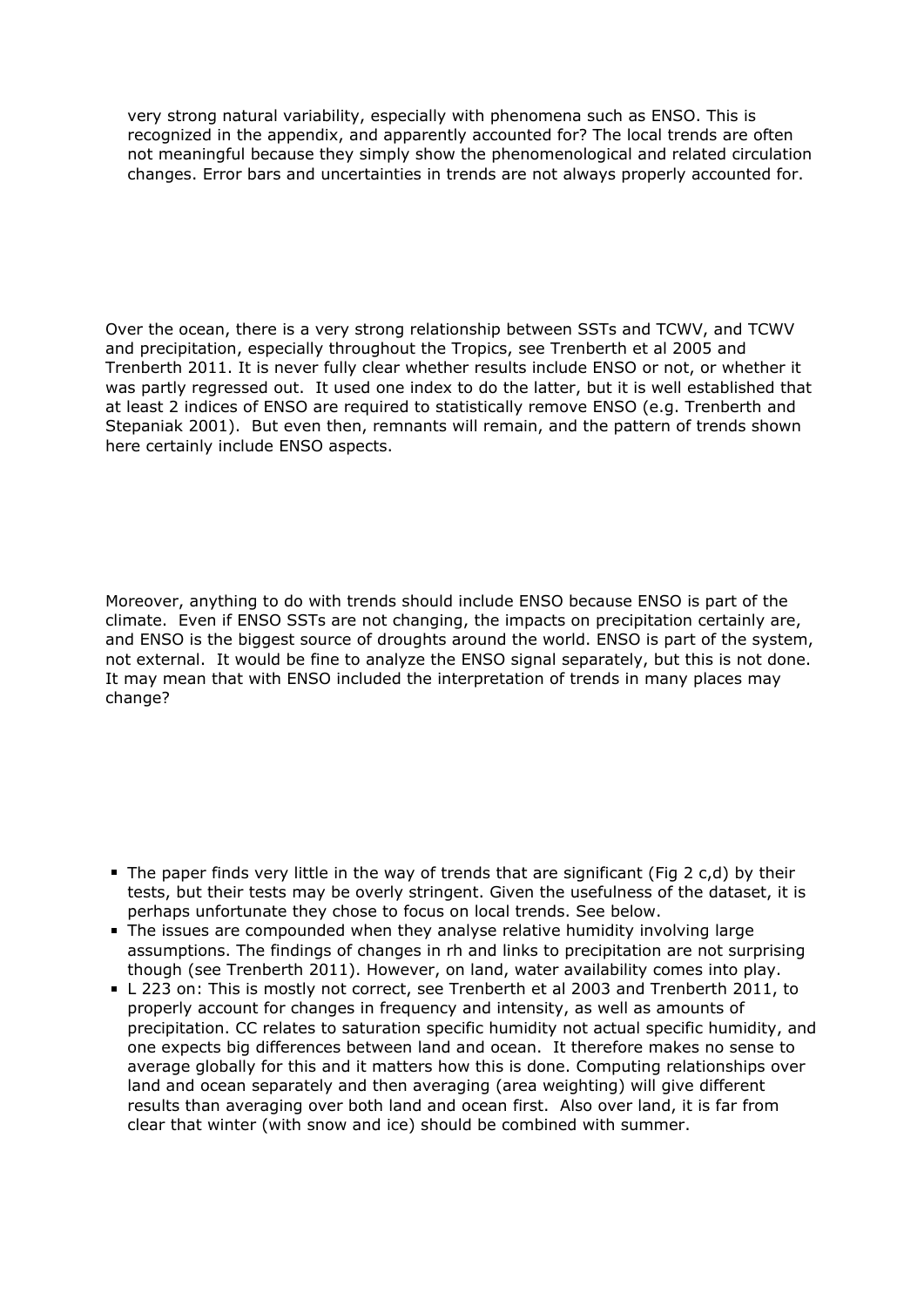Moreover, there are important differences between SST and air temperature that greatly affect these results. ERA5 has surface temperatures that would be compatible with the TCWV and surface relative humidity, but this is unlikely when a different temperature analysis (Berkeley) is introduced.

It is not clear what is in Fig. 7. What is the % of? Fig. 7 should be redone. L 243-244 suggests these results are flawed.

L 260-270 and Table 1: This is very unclear, and it makes no sense to compute trends in these quantities in this way. Is ENSO included? It should be. One can compute TUT at various points and examine changes. But Table 1 makes no sense other than to say the result depends on the method.

**Some detailed comments**

L 22: The equation deals with the saturated water vapour, not just water vapour.

L 35-40: Wentz (2015) gives an excellent analysis of TCWV observations to that point (2015).

L 48: the slowdown terminated in 2014.

L 51: This assumption is only evoked at the surface, it clearly does not apply in the free atmosphere, e.g., where subsidence warms and dries the air.

L 53 also Fasullo 2011; Simmons et al 2010.

L 90 to 114: the accounting for persistence is not quite right or unclear. It seems a reasonable attempt though, but some rewording is warranted.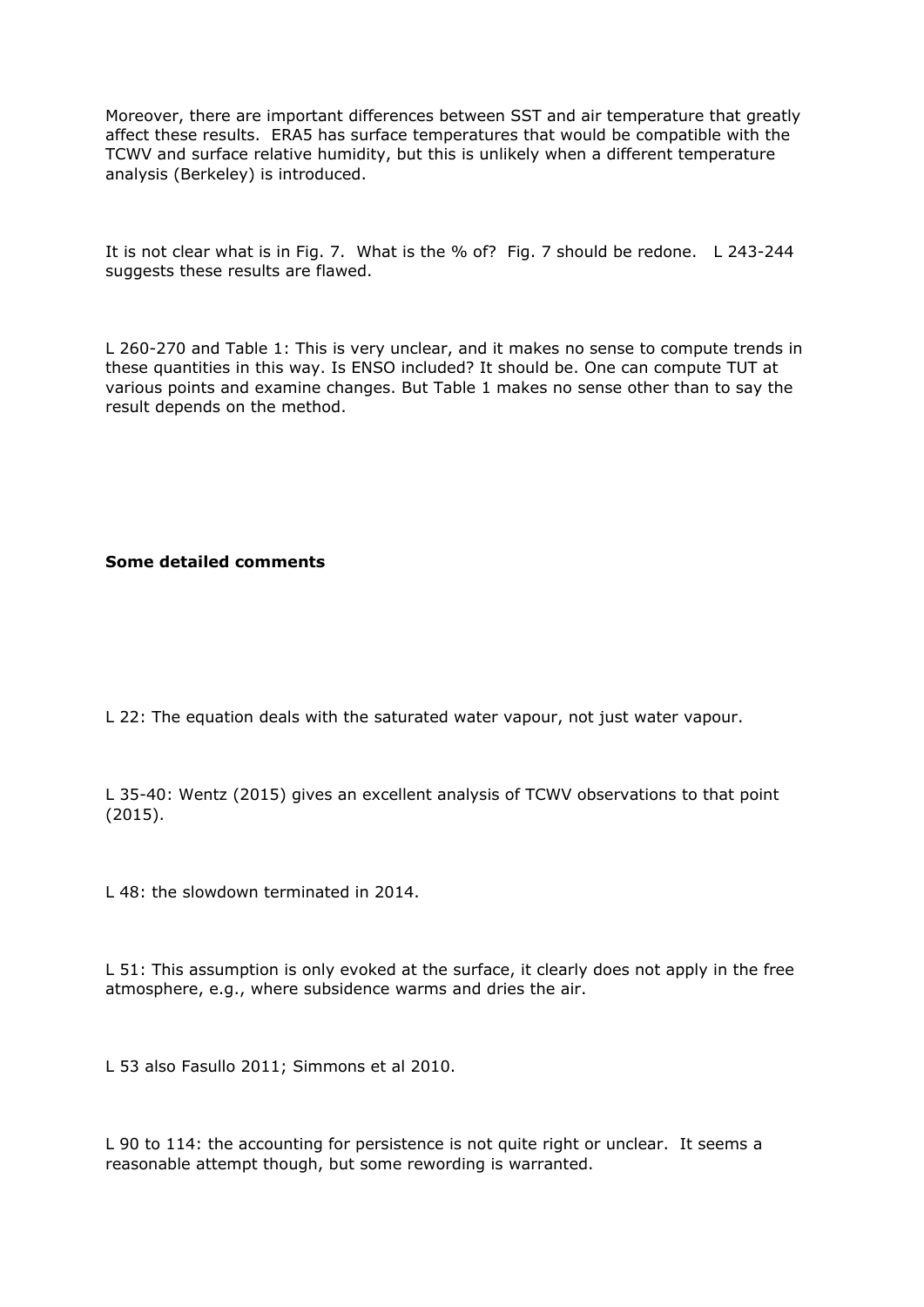The formula in l 91 is for an AR1 process only. However, a time series with a trend will feature a strong autocorrelation at lag 1 (and 2 and 3…) In computing the AR1 value one must first remove the trend; or properly account for the higher order AR values (see Trenberth 1984). Is this what the term "residuals" means on l 97 and 107? So, the AR1 value is from *Nt*? ENSO also introduces persistence. In addition, the analysis assumes the variance is stationary, but this is not true because of the seasons: very different in wet vs dry seasons.

L 116 should refer to the residuals not the total fields?

The criterion used for significance in Fig. 2c, d was 5% (line 143). It may be too harsh. The latter recognizes the spatial autocorrelation (Fig. B1) and does not take advantage of it. Line 144 and appendix B are likely misleading. L 343-4 should instead take advantage of spatial coherency to area average and remove small scale noise thereby improving signal to noise – e.g., use of  $5^{\circ}$  instead of  $1^{\circ}$  squares. Or one could lower the significance level to 10%?

 L 137-8: the overall pattern of change is one that surely aliases ENSO to some degree (the coherence of the SPCZ and ITCZ changes), see Fig, A1. Removal of ENSO should use at least 2 indices. However, ENSO is real, and changes in humidity and precipitation with ENSO are also a climate signal (one expects larger values for same index value).

L 156: Given the lack of significant trends in Fig. 2, why is there a focus on trends now?

The comparison between Figs 3 and 4 highlights the dependence on data period.

L 177: section 4 should refer to Simmons et al. (2010) and Fasullo (2011). Land vs ocean must be better recognized.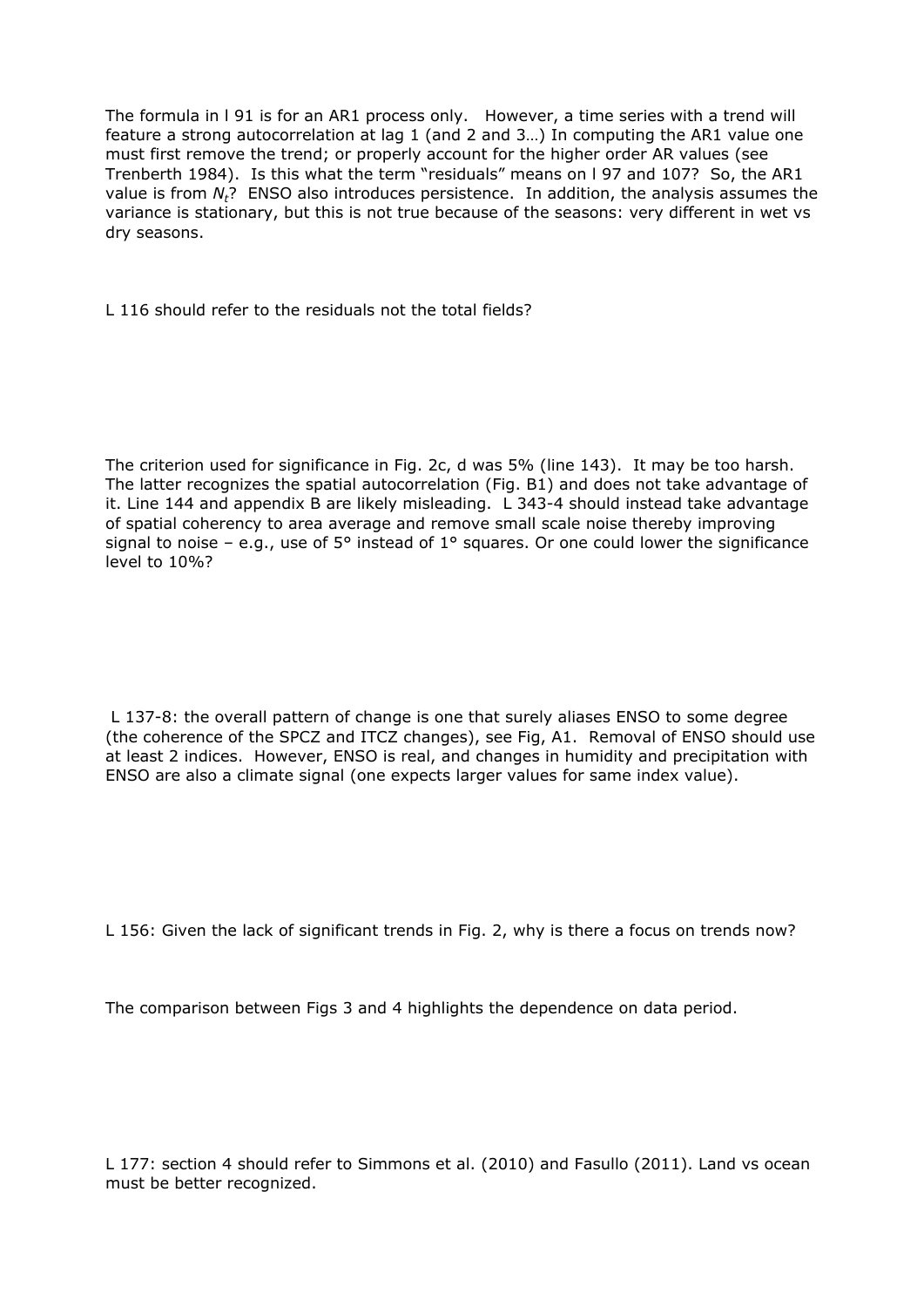L 201-214 should account for above studies and also changes in salinity, which better deals with the DDWW aspects: Cheng et al 2020.

L 220-220: the discussion related to Fig 6, needs to better account for the changes in SSTs, see Trenberth 2011.

L 223 on: This is mostly not correct, see Trenberth et al 2003 and Trenberth 2011, to properly account for changes in frequency and intensity, as well as amounts of precipitation. CC relates to saturation specific humidity not actual specific humidity, and one expects big differences between land and ocean because of water availability. It makes little sense to average globally for this. Moreover, there are important differences between SST and air temperature that greatly affect these results. It is not clear what is in Fig. 7? What is the % of? Also over land, it is far from clear that winter (with snow and ice) should be combined with summer. Fig. 7 should perhaps be redone. L 243-244 suggests these results are flawed?

L 245: The residence time is a reasonable concept and relates to the amount vs flux out.

L 260-270: Table 1. What are T trends here: not 0.02: has to be 0.02 per year? Same for all here: per year? There are no error bars on any of these estimates; for instance, global precipitation trends are not significant. The main precipitation fluctuations are associated with ENSO. There also remain uncertainties in precipitation (e.g. Prat et al. 2021) – and several other papers in same issue. It would be better for most readers to see the values of TUT, not the trends. TUT trends in % make no sense. It is also not clear why global temperatures enter this discussion. Suggest the authors focus more on the actual values instead of uncertain trends, although decadal changes may warrant mention?

Similarly in Fig D1, no errors bars are included or areas where trends are not significant indicated.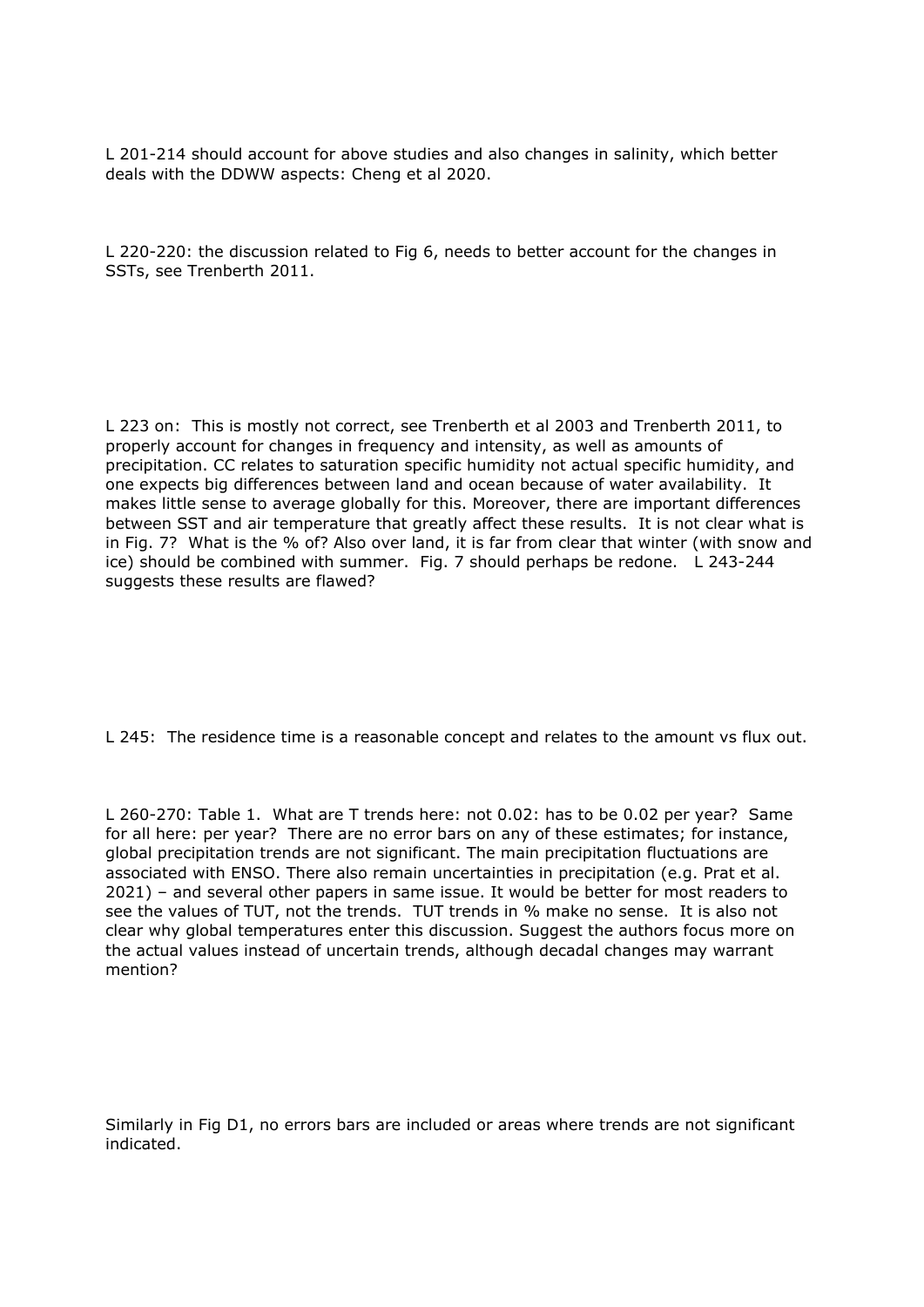References

Cheng, L., K. E. Trenberth, N. Gruber, J. P. Abraham, J. Fasullo, G. Li, M. E. Mann, X. Zhao, and J. Zhu, 2020: Improved estimates of changes in upper ocean salinity and the hydrological cycle. *J. Climate*, **33**, 10357-10381, doi: https://doi.org/10.1175/JCLI-D-20-0366.1.

Fasullo, J. 2011. A mechanism for land–ocean contrasts in global monsoon trends in a warming climate. Clim Dyn. DOI 10.1007/s00382-011-1270-3

*Excerpt from abstract*

*"A feedback mechanism is proposed rooted in the facts that land areas warm disproportionately relative to ocean, and onshore flow is the chief source of monsoonal moisture. Reductions in lower tropospheric relative humidity over land domains are therefore inevitable and these have direct consequences for the monsoonal convective environment including an increase in the lifting condensation level and a shift in the distribution of convection generally towards less frequent and potentially more intense events."*

Prat, O. P., et al. 2021: Global Evaluation of Gridded Satellite Precipitation Products from the NOAA Climate Data Record Program. J Hydromet. 22, 2291-2310.

Simmons, A. J., K. M. Willett, P. D. Jones, P. W. Thorne, and D. P. Dee (2010), Lowfrequency variations in surface atmospheric humidity, temperature, and precipitation: Inferences from reanalyses and monthly gridded observational data sets. J. Geophys. Res., 115, D01110, doi:10.1029/2009JD012442.

Trenberth, K. E., 1984: Some effects of finite sample size and persistence on meteorological statistics. Pt. I: Autocorrelations. *Mon. Wea. Rev*., **112**, 2359–2368.

Trenberth, K. E., 2011: Changes in precipitation with climate change. Climate Research,